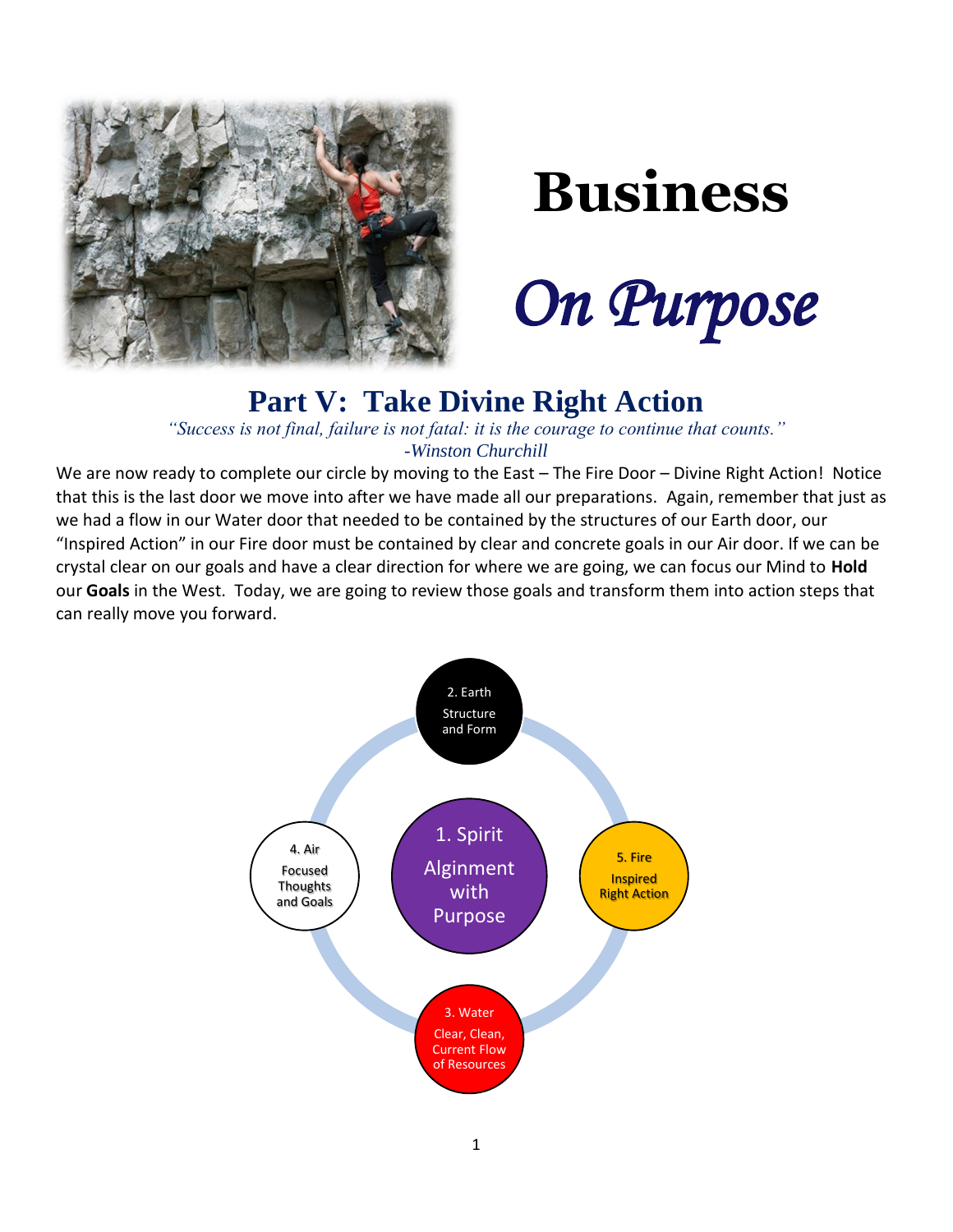As we begin to consider, what we need to be spending our time doing, it is very important that we don't get caught up in doing "busy work" and neglect things that are going to truly draw in more clients and help us become financially successful. Here are some ideas from pros in the field that help us think clearly about what are activities that will begin to get clients coming in…

From Katrini Sawa:

Money-Making activities are the #1 thing you should be spending time on in the day-to-day running of your business.

Don't get caught up doing administrative tasks or time-sucking tasks that will never bring you customers.

Instead sprinkle in some of these quick and easy money-making activities among your big picture marketing plan and watch how more prospects come your way!

#1. Add (and send a personal message to) 25 people in Facebook or LinkedIn to your profile or fan page.

#2. Make 5 follow up phone calls to connect with people in your database, previous clients for referrals or upsells, prospects for new business and more.

#3. Email 3 people asking them if you can speak at one of their upcoming events; include creative ideas so they email you back.

#4. Write a quick, 'how to' blog post or article for your blog, ezine or fan page.

#5. Connect via email, Facebook or phone with 2 people who you could do an article swap with, who have complementary businesses to yours … and a list.

#6. Record a video tip about your expertise or something you teach in your coaching/business along with a call to action and get it up on YouTube, linking it out to your social sites and blog too.

#7. Create a new freebie or free tele-class that will be of interest to your target audience and start promoting it for list building.

### From Kat Loterzo

- 1. Blog regularly.
- 2. Believe big and remain committed to seeing your dream to fruition.
- 3. Don't wait to monetize. If you have a great idea, advertise it. Put it out there. Once it fills you can figure out the details.
- 4. Always be trying. Do something to bring in money everyday.
- 5. Don't be afraid to release something seriously expensive.
- 6. Offer things for very inexpensive to get peeps in the door.
- 7. Make freebies.
- 8. Know your Why
- 9. Mastermind

Now it's your turn. I have begun a list below of activities that can help you increase your client base and your income. Let's brainstorm some more.

- 1. Make a list and even a database of all your clients that you have ever seen for a session.
- 2. You may want to categorize them as active, saw one time, etc.
- 3. Contact them in some way: mass email, individual email, phone call, text.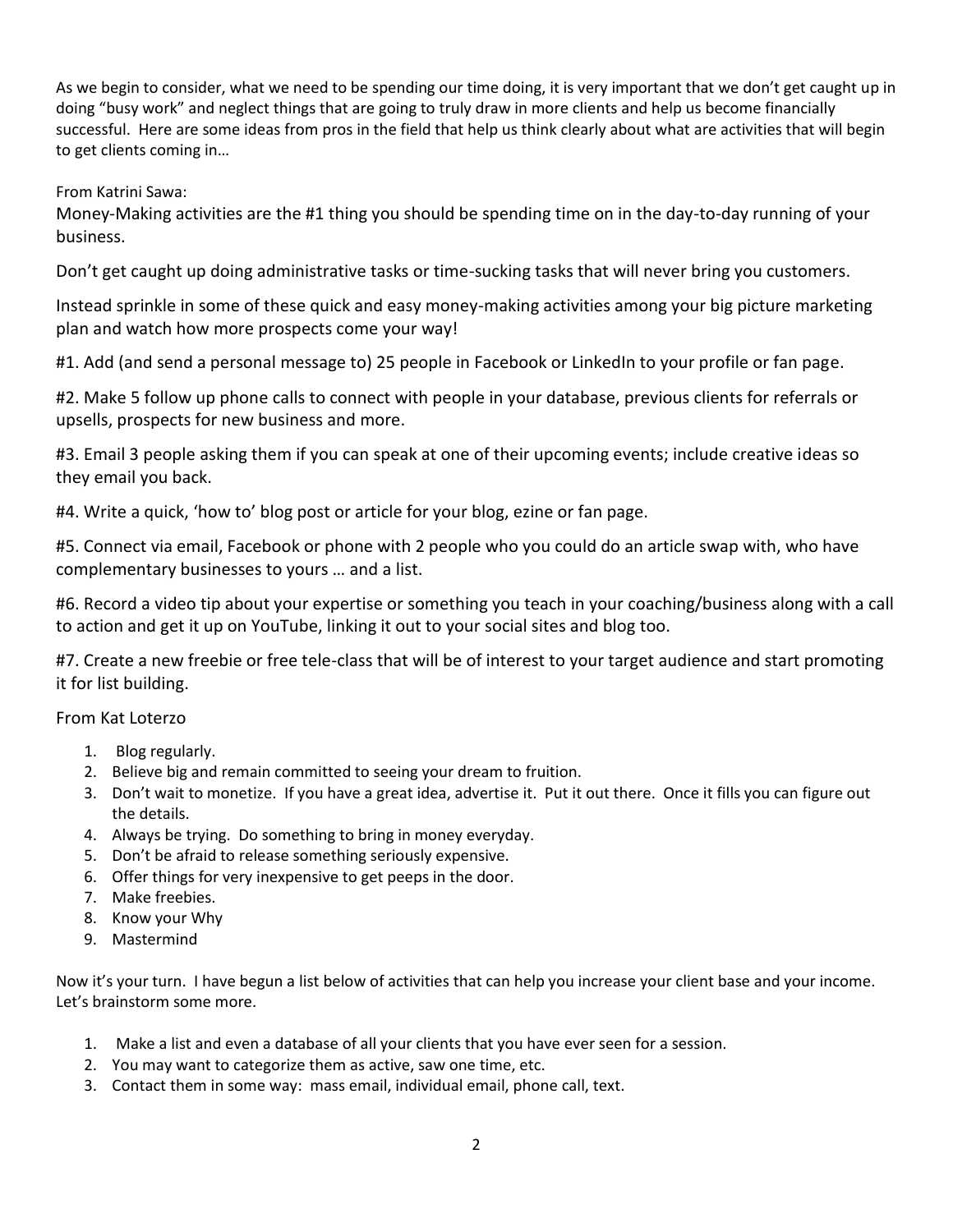4. Make sure you have set a goal of how many clients you want to see monthly, weekly, daily, and how many new clients you want to recruit monthly, weekly, daily.

\_\_\_\_\_\_\_\_\_\_\_\_\_\_\_\_\_\_\_\_\_\_\_\_\_\_\_\_\_\_\_\_\_\_\_\_\_\_\_\_\_\_\_\_\_\_\_\_\_\_\_\_\_\_\_\_\_\_\_\_\_\_\_\_\_\_\_\_\_\_\_\_\_\_\_\_\_\_\_\_\_\_\_\_\_\_\_\_\_\_\_\_\_\_\_

- 5. Set up presentations, speaking engagements, etc.
- 6. Go to a trade show the Spirit Mind Body Fair is November 4 and 5.
- 7. Create a brochure and distribute it.
- 8. Make sure you have plenty of business cards and pass them out regularly.

\_\_\_\_\_\_\_\_\_\_\_\_\_\_\_\_\_\_\_\_\_\_\_\_\_\_\_\_\_\_\_\_\_\_\_\_\_\_\_\_\_\_\_\_\_\_\_\_\_\_\_\_\_\_\_\_\_\_\_\_\_\_\_\_\_\_\_\_\_\_\_\_\_\_\_\_\_\_\_\_\_\_\_\_\_\_\_\_\_\_\_\_\_\_\_ \_\_\_\_\_\_\_\_\_\_\_\_\_\_\_\_\_\_\_\_\_\_\_\_\_\_\_\_\_\_\_\_\_\_\_\_\_\_\_\_\_\_\_\_\_\_\_\_\_\_\_\_\_\_\_\_\_\_\_\_\_\_\_\_\_\_\_\_\_\_\_\_\_\_\_\_\_\_\_\_\_\_\_\_\_\_\_\_\_\_\_\_\_\_\_ \_\_\_\_\_\_\_\_\_\_\_\_\_\_\_\_\_\_\_\_\_\_\_\_\_\_\_\_\_\_\_\_\_\_\_\_\_\_\_\_\_\_\_\_\_\_\_\_\_\_\_\_\_\_\_\_\_\_\_\_\_\_\_\_\_\_\_\_\_\_\_\_\_\_\_\_\_\_\_\_\_\_\_\_\_\_\_\_\_\_\_\_\_\_\_ \_\_\_\_\_\_\_\_\_\_\_\_\_\_\_\_\_\_\_\_\_\_\_\_\_\_\_\_\_\_\_\_\_\_\_\_\_\_\_\_\_\_\_\_\_\_\_\_\_\_\_\_\_\_\_\_\_\_\_\_\_\_\_\_\_\_\_\_\_\_\_\_\_\_\_\_\_\_\_\_\_\_\_\_\_\_\_\_\_\_\_\_\_\_\_ \_\_\_\_\_\_\_\_\_\_\_\_\_\_\_\_\_\_\_\_\_\_\_\_\_\_\_\_\_\_\_\_\_\_\_\_\_\_\_\_\_\_\_\_\_\_\_\_\_\_\_\_\_\_\_\_\_\_\_\_\_\_\_\_\_\_\_\_\_\_\_\_\_\_\_\_\_\_\_\_\_\_\_\_\_\_\_\_\_\_\_\_\_\_\_ \_\_\_\_\_\_\_\_\_\_\_\_\_\_\_\_\_\_\_\_\_\_\_\_\_\_\_\_\_\_\_\_\_\_\_\_\_\_\_\_\_\_\_\_\_\_\_\_\_\_\_\_\_\_\_\_\_\_\_\_\_\_\_\_\_\_\_\_\_\_\_\_\_\_\_\_\_\_\_\_\_\_\_\_\_\_\_\_\_\_\_\_\_\_\_ \_\_\_\_\_\_\_\_\_\_\_\_\_\_\_\_\_\_\_\_\_\_\_\_\_\_\_\_\_\_\_\_\_\_\_\_\_\_\_\_\_\_\_\_\_\_\_\_\_\_\_\_\_\_\_\_\_\_\_\_\_\_\_\_\_\_\_\_\_\_\_\_\_\_\_\_\_\_\_\_\_\_\_\_\_\_\_\_\_\_\_\_\_\_\_ \_\_\_\_\_\_\_\_\_\_\_\_\_\_\_\_\_\_\_\_\_\_\_\_\_\_\_\_\_\_\_\_\_\_\_\_\_\_\_\_\_\_\_\_\_\_\_\_\_\_\_\_\_\_\_\_\_\_\_\_\_\_\_\_\_\_\_\_\_\_\_\_\_\_\_\_\_\_\_\_\_\_\_\_\_\_\_\_\_\_\_\_\_\_\_ \_\_\_\_\_\_\_\_\_\_\_\_\_\_\_\_\_\_\_\_\_\_\_\_\_\_\_\_\_\_\_\_\_\_\_\_\_\_\_\_\_\_\_\_\_\_\_\_\_\_\_\_\_\_\_\_\_\_\_\_\_\_\_\_\_\_\_\_\_\_\_\_\_\_\_\_\_\_\_\_\_\_\_\_\_\_\_\_\_\_\_\_\_\_\_ \_\_\_\_\_\_\_\_\_\_\_\_\_\_\_\_\_\_\_\_\_\_\_\_\_\_\_\_\_\_\_\_\_\_\_\_\_\_\_\_\_\_\_\_\_\_\_\_\_\_\_\_\_\_\_\_\_\_\_\_\_\_\_\_\_\_\_\_\_\_\_\_\_\_\_\_\_\_\_\_\_\_\_\_\_\_\_\_\_\_\_\_\_\_\_ \_\_\_\_\_\_\_\_\_\_\_\_\_\_\_\_\_\_\_\_\_\_\_\_\_\_\_\_\_\_\_\_\_\_\_\_\_\_\_\_\_\_\_\_\_\_\_\_\_\_\_\_\_\_\_\_\_\_\_\_\_\_\_\_\_\_\_\_\_\_\_\_\_\_\_\_\_\_\_\_\_\_\_\_\_\_\_\_\_\_\_\_\_\_\_ \_\_\_\_\_\_\_\_\_\_\_\_\_\_\_\_\_\_\_\_\_\_\_\_\_\_\_\_\_\_\_\_\_\_\_\_\_\_\_\_\_\_\_\_\_\_\_\_\_\_\_\_\_\_\_\_\_\_\_\_\_\_\_\_\_\_\_\_\_\_\_\_\_\_\_\_\_\_\_\_\_\_\_\_\_\_\_\_\_\_\_\_\_\_\_ \_\_\_\_\_\_\_\_\_\_\_\_\_\_\_\_\_\_\_\_\_\_\_\_\_\_\_\_\_\_\_\_\_\_\_\_\_\_\_\_\_\_\_\_\_\_\_\_\_\_\_\_\_\_\_\_\_\_\_\_\_\_\_\_\_\_\_\_\_\_\_\_\_\_\_\_\_\_\_\_\_\_\_\_\_\_\_\_\_\_\_\_\_\_\_ \_\_\_\_\_\_\_\_\_\_\_\_\_\_\_\_\_\_\_\_\_\_\_\_\_\_\_\_\_\_\_\_\_\_\_\_\_\_\_\_\_\_\_\_\_\_\_\_\_\_\_\_\_\_\_\_\_\_\_\_\_\_\_\_\_\_\_\_\_\_\_\_\_\_\_\_\_\_\_\_\_\_\_\_\_\_\_\_\_\_\_\_\_\_\_

Today we are going to focus on a few exercises that will help you determine the right actions to take and when to take them. The first thing we want to do is get a clear picture of where we are. The wheel serves us very **well** with this because we can use it to clearly see what areas need more of our attention. Take a few moments to look at the list we have compiled above. Then I want you to look at the goals you laid out last week. Ask this question: What is the one area, that if I focus on it, it will move my business forward now? Then using the wheel on the next page, or the creation template, map them out, step 1,2,3.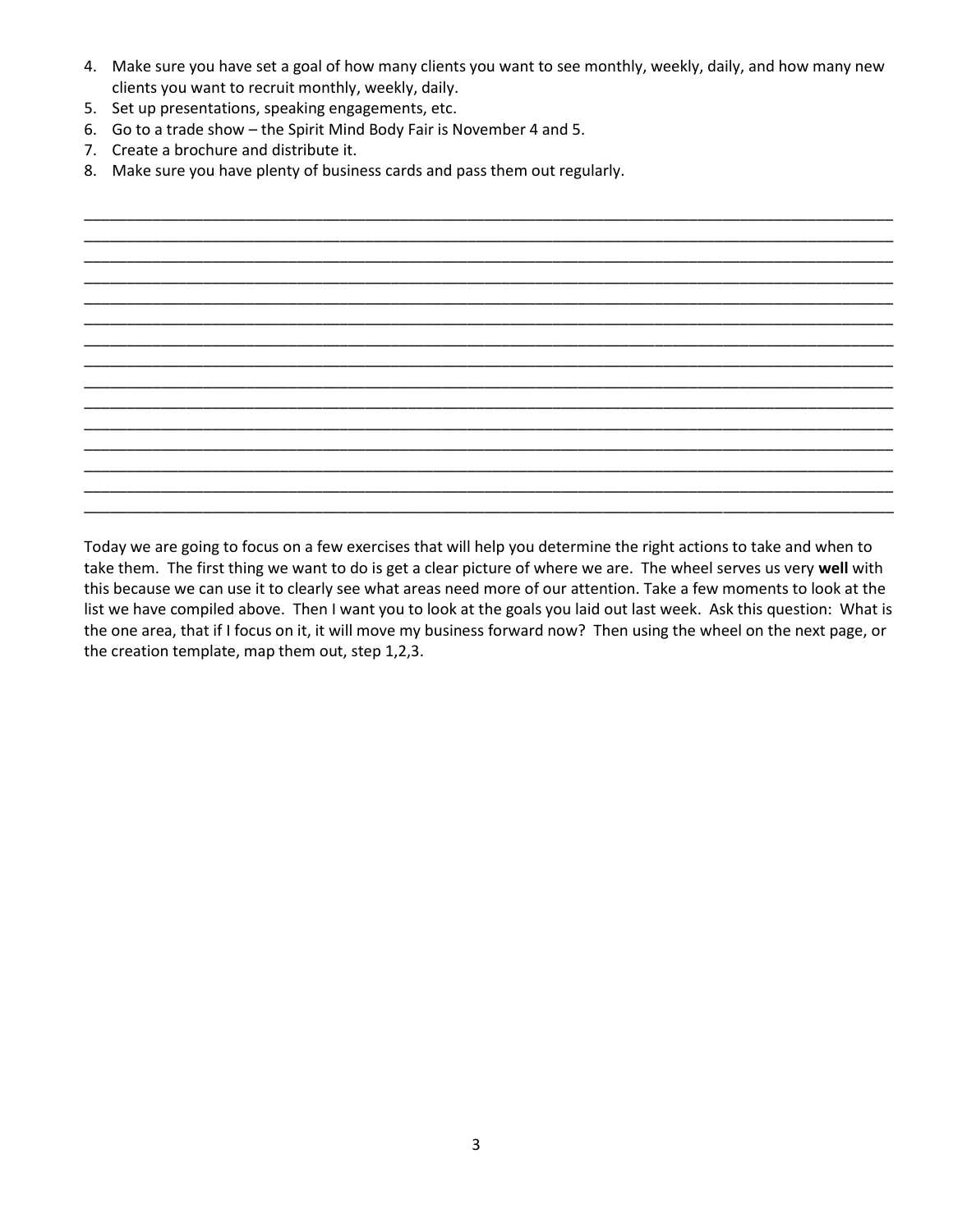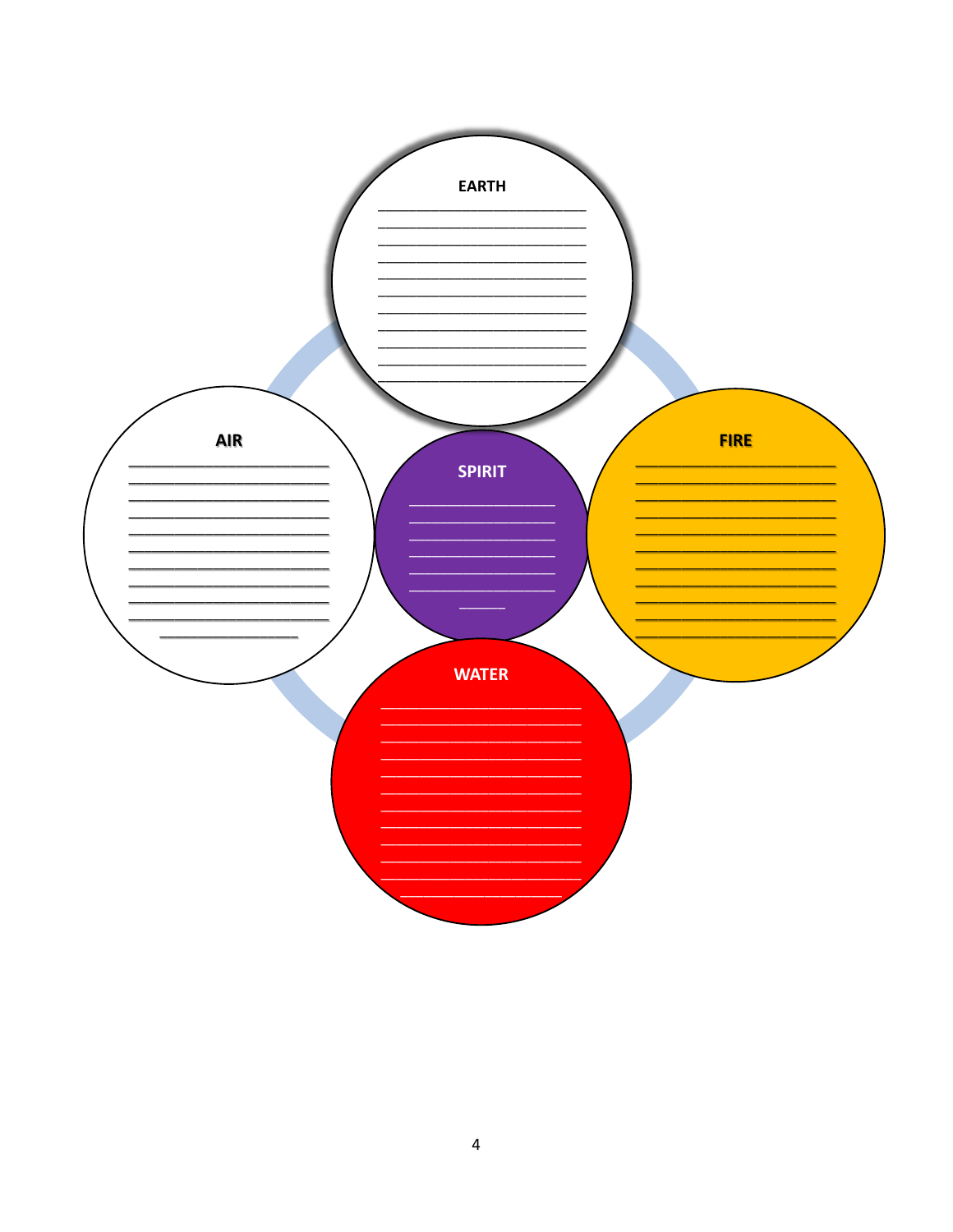So once we have all of this laid out in front of us, it may seem overwhelming. We may feel like we want to attack it in a linear fashion, one piece right after another until we complete it. That may work for some, but it will be important for us to remember that just as we called in the Elemental Forces to help us with our plan, we need them to help us as we execute that plan. They work in tandem and rhythm together and we can harmonize our work to work with them rather than be at swimming upstream.

We live on a rhythmic planet. All the energies are either "designing and directing" or "clearing and releasing." Likewise, as we work on our business, and our business works its magic on us, there are times when we will be designing and directing or clearing and releasing. This will happen in each of the doorways on our wheel. It also happens in big and small ways on our planet all the time. From the seasons to the moon cycles and everything in between. So when you think about how to move forward and what to do when, you want to begin thinking about what the energy on the planet is supporting.

For instance, we are in the perfect place to be doing this kind of planning because we are at the beginning of a growing cycle. This fallow time has been a great time to begin this type of work.

So take a look at your "to do list" wheel. See if you can categorize those things that are "designing and directing" and those that are "clearing and releasing." Be sure to indicate which doorway they live in.

#### **Designing and Directing**



#### **Clearing and Releasing**

**\_\_\_\_\_\_\_\_\_\_\_\_\_\_\_\_\_\_\_\_\_\_\_\_\_\_\_\_\_\_\_\_\_\_\_\_\_\_\_\_\_\_\_\_\_\_\_\_\_\_\_\_\_\_\_\_\_\_\_\_\_\_\_\_\_\_\_\_\_\_\_\_\_\_\_\_\_\_\_\_\_\_\_\_\_\_\_\_\_\_\_\_\_\_\_\_\_\_ \_\_\_\_\_\_\_\_\_\_\_\_\_\_\_\_\_\_\_\_\_\_\_\_\_\_\_\_\_\_\_\_\_\_\_\_\_\_\_\_\_\_\_\_\_\_\_\_\_\_\_\_\_\_\_\_\_\_\_\_\_\_\_\_\_\_\_\_\_\_\_\_\_\_\_\_\_\_\_\_\_\_\_\_\_\_\_\_\_\_\_\_\_\_\_\_\_\_ \_\_\_\_\_\_\_\_\_\_\_\_\_\_\_\_\_\_\_\_\_\_\_\_\_\_\_\_\_\_\_\_\_\_\_\_\_\_\_\_\_\_\_\_\_\_\_\_\_\_\_\_\_\_\_\_\_\_\_\_\_\_\_\_\_\_\_\_\_\_\_\_\_\_\_\_\_\_\_\_\_\_\_\_\_\_\_\_\_\_\_\_\_\_\_\_\_\_ \_\_\_\_\_\_\_\_\_\_\_\_\_\_\_\_\_\_\_\_\_\_\_\_\_\_\_\_\_\_\_\_\_\_\_\_\_\_\_\_\_\_\_\_\_\_\_\_\_\_\_\_\_\_\_\_\_\_\_\_\_\_\_\_\_\_\_\_\_\_\_\_\_\_\_\_\_\_\_\_\_\_\_\_\_\_\_\_\_\_\_\_\_\_\_\_\_\_**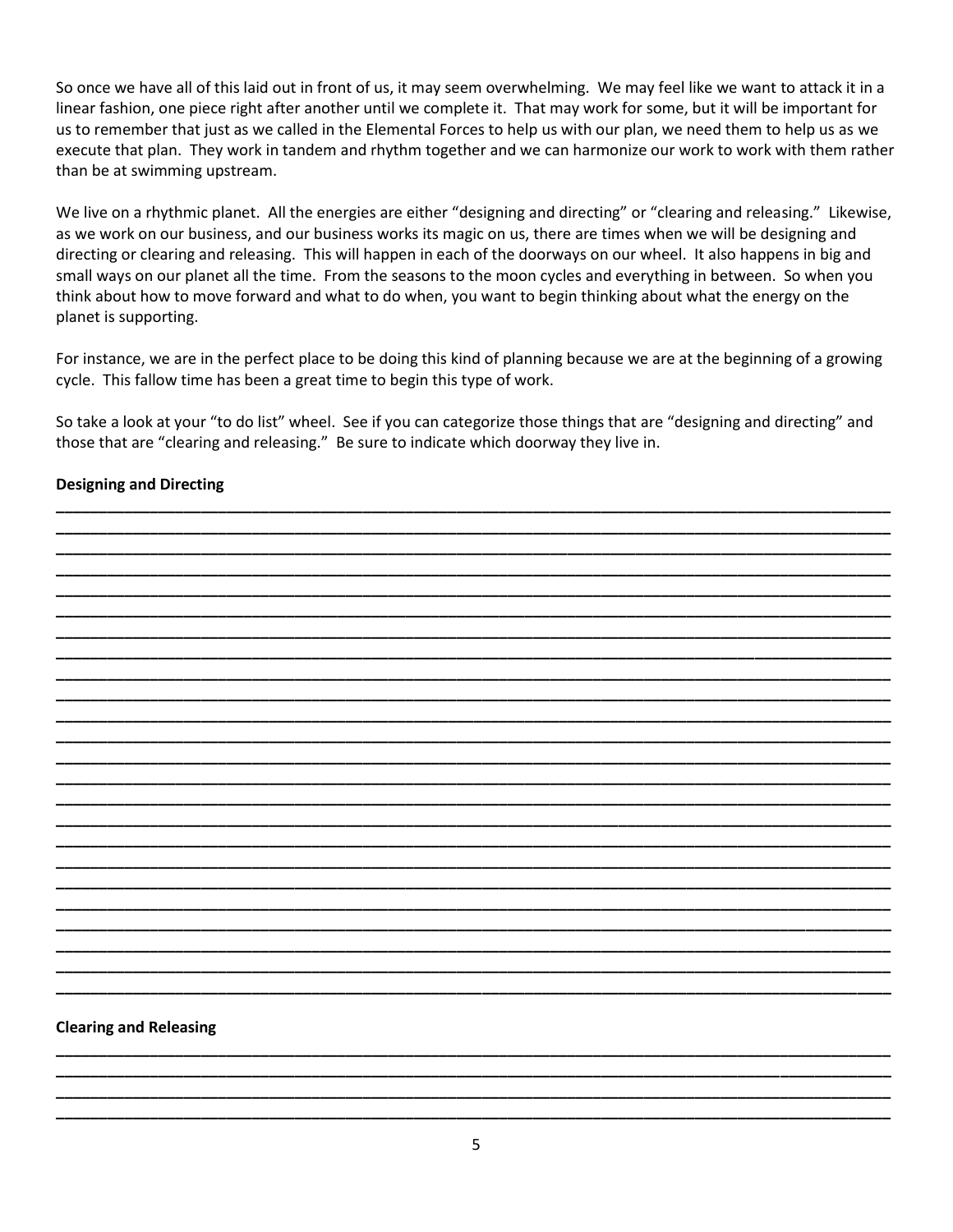Next we want to consider other things that may or may not be on our above lists that are things we need to be doing on a regular basis to keep our business moving. This will also help us stay in the Rhythm of our Business and keep our momentum high. It will be important for you to look closely at your goals in the Air Door. Make sure that what you are doing is going to take you to the goal you set for yourself. Look at the big picture so you can get a broad view of where you are and where you are going.

#### Things I need to do Yearly

Date to Begin

Date to Begin

Things I need to do Quarterly

Things I need to do monthly

Date to Begin

Things I need to do weekly

Date to Begin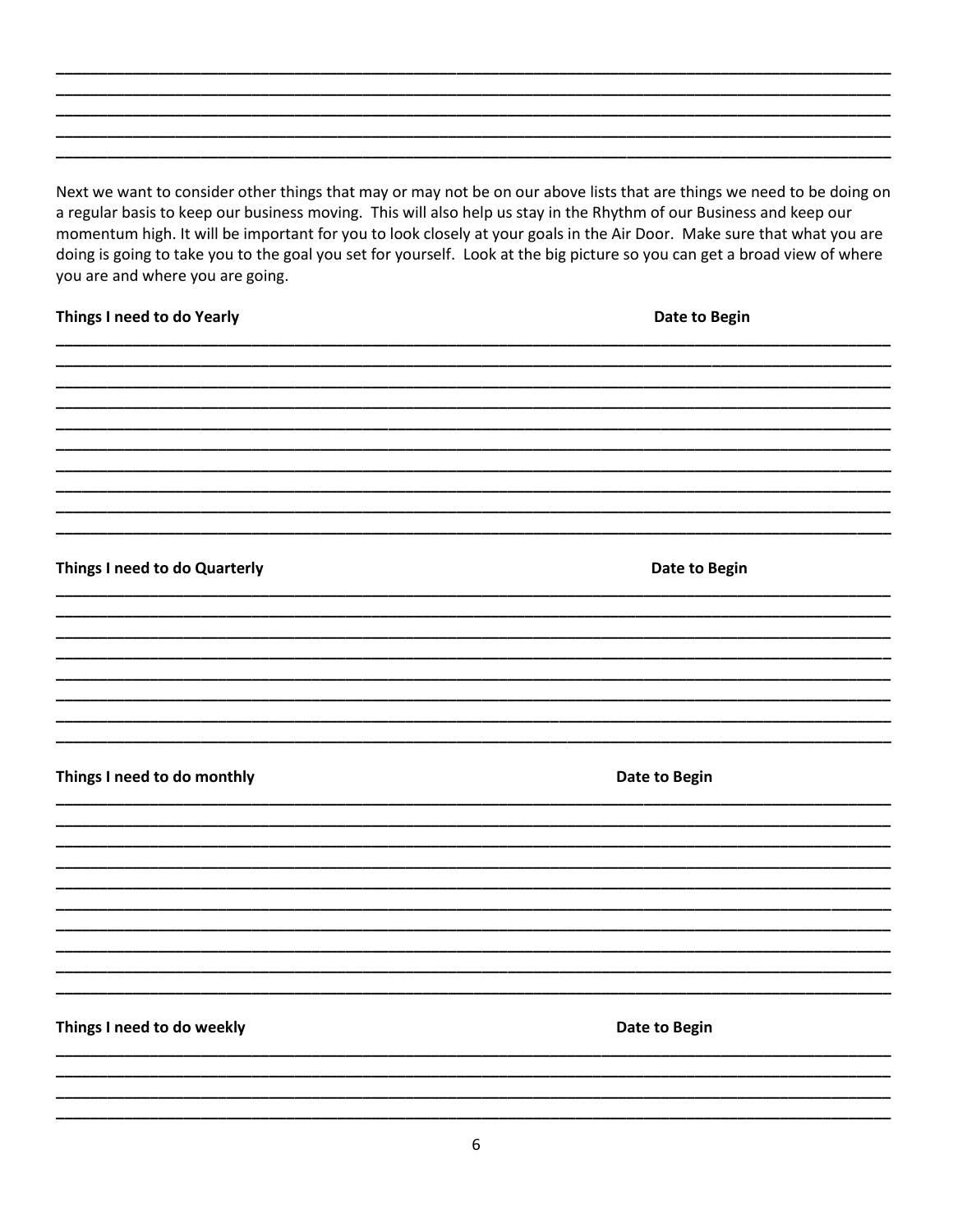#### Things I need to do daily

Date to Begin

Look at the items in the yearly, monthly, and weekly sections. Refer to the calendar on page 6-7 of our last class and plot these items on your calendar. Determine if they are designing and directing or clearing and releasing and do them at a time that is supportive of that kind of work.

#### Determining what is important

Everything we do to support our business is important. It all needs to get done. However, there are some things that will get us paid, and some things will use up our time. If you are like me, you may want to do all of it yourself. That is not humanly possible. Take a moment to consider what daily tasks, that if you did them every day, or at least on a very regular basis, would make you money.

#### **Money Making List**

Now, compare this list to all of your other lists. Are there things on here that are on the other lists? If you take the time to do these things, how are you are going to get all the other stuff done?

DELEGATE!!! There are many ways you can do this. There is a website called www.fivers.com where you can find help with just about anything for as little as \$5! I would encourage you to hire or trade someone to help you with the details of your life and your business.